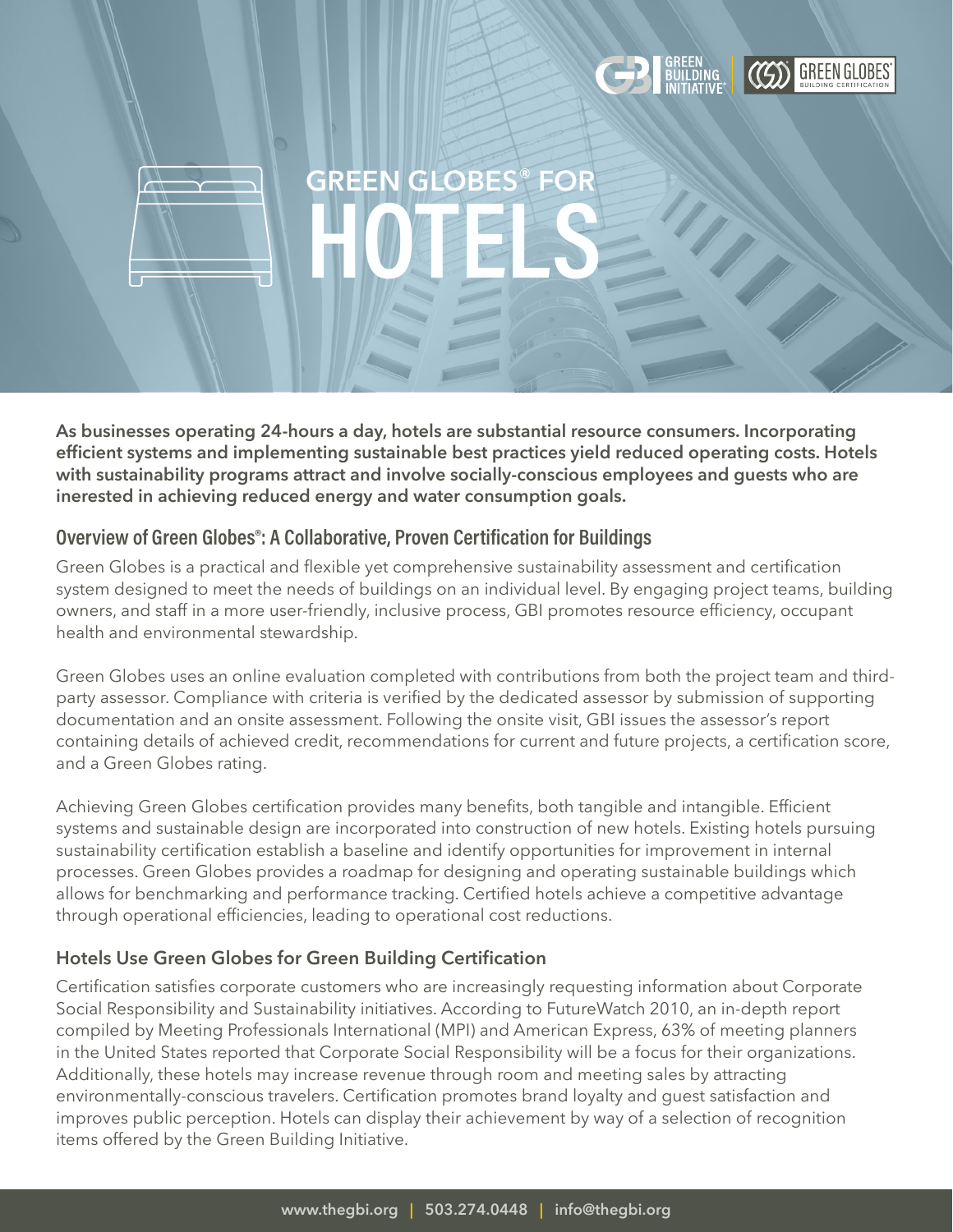



## **Marriott's Grand Chateau**

Marriott's Grand Chateau in Las Vegas, NV includes three residential towers. Tower 1 alone boasts 554,467 square feet of residential space on top of a common podium it shares with Towers 2 and 3.

**BUILDING** 

**CESS** GREEN GLOBES

In 2016, Marriott's Grand Chateau Tower 1 certified with Three Green Globes under Green Globes for Existing Buildings. Earning an impressive 78% of the total applicable points, Marriott's Grand Chateau Tower 1 achieved nearly a perfect store (99%) in the Emissions, Effluents and Pollution Controls environmental assessment area.

Marriott's Grand Chateau Tower 1 earned points in these assessment areas:

- ENERGY STAR® rating of 87
- Front desk integration with Inncom thermostats
- Comprehensive operating manuals
- Low-emissions boilers
- Wet food waste sent to local farm
- Building Automation System monitors temperature and humidity levels
- High-efficiency lighting including CFLs, LEDs and task lighting

## **Park MGM**

The distinctly modern Park MGM, also located on the Las Vegas Strip, provides nearly 3 million square feet of guest rooms, bars, restaurants, theater, common areas, and a casino. Construction completed at the end of 2018 and the Park MGM certified with Three Green Globes under Green Globes for New Construction in January 2019.

Notable sustainability achievements include:

- Established quantitative goals pertaining to energy consumption, renewable energy and greenhouse gas reduction
- Complete remodel of an existing building on previously developed land; over 95% of the structural system and facades were retained
- Upgraded building automation system with optimized sequences of operation
- Installed thousands of high efficiency LED fixtures throughout the property's guest and employee areas